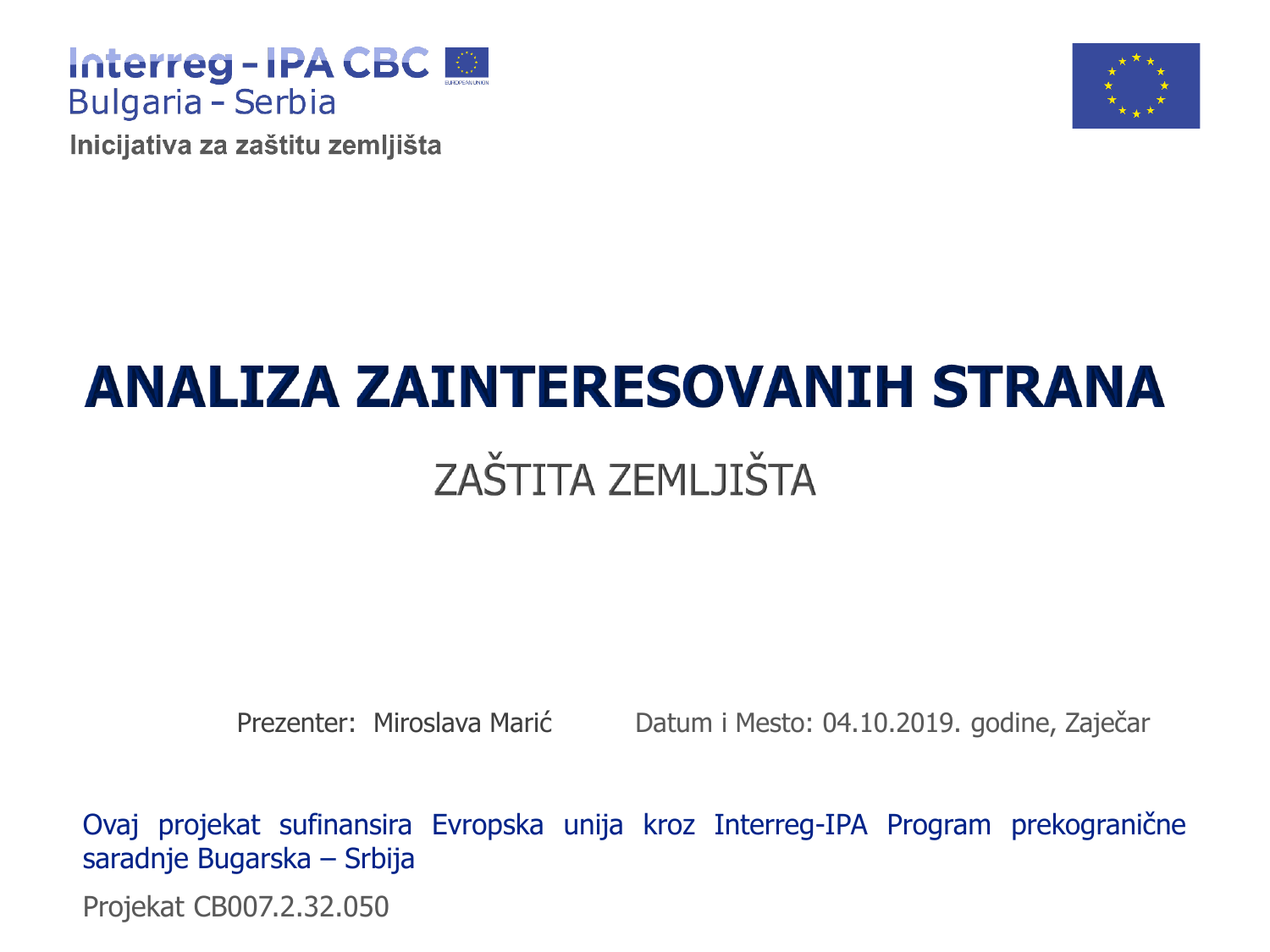

## Ko su zainteresovane strane?

- Zainteresovane strane su lica i/ili institucije i/ili zajednice koje:
	- ❖ su direktno i/ili indirektno pogođene Projektom,
	- ❖ imaju "interese" u Projektu koji ih određuju kao zainteresovane strane;
	- ❖ imaju potencijal da utiču na ishode ili operacije Projekta.
- Identifikovanje zainteresovanih strana uzima u obzir:
	- ❖ prirodu i lokaciju Projekta,
	- ❖ prirodu potencijalnih uticaja,
	- ❖ institucionalni, pravni i upravni okvir koji se primenjuje na Projekat.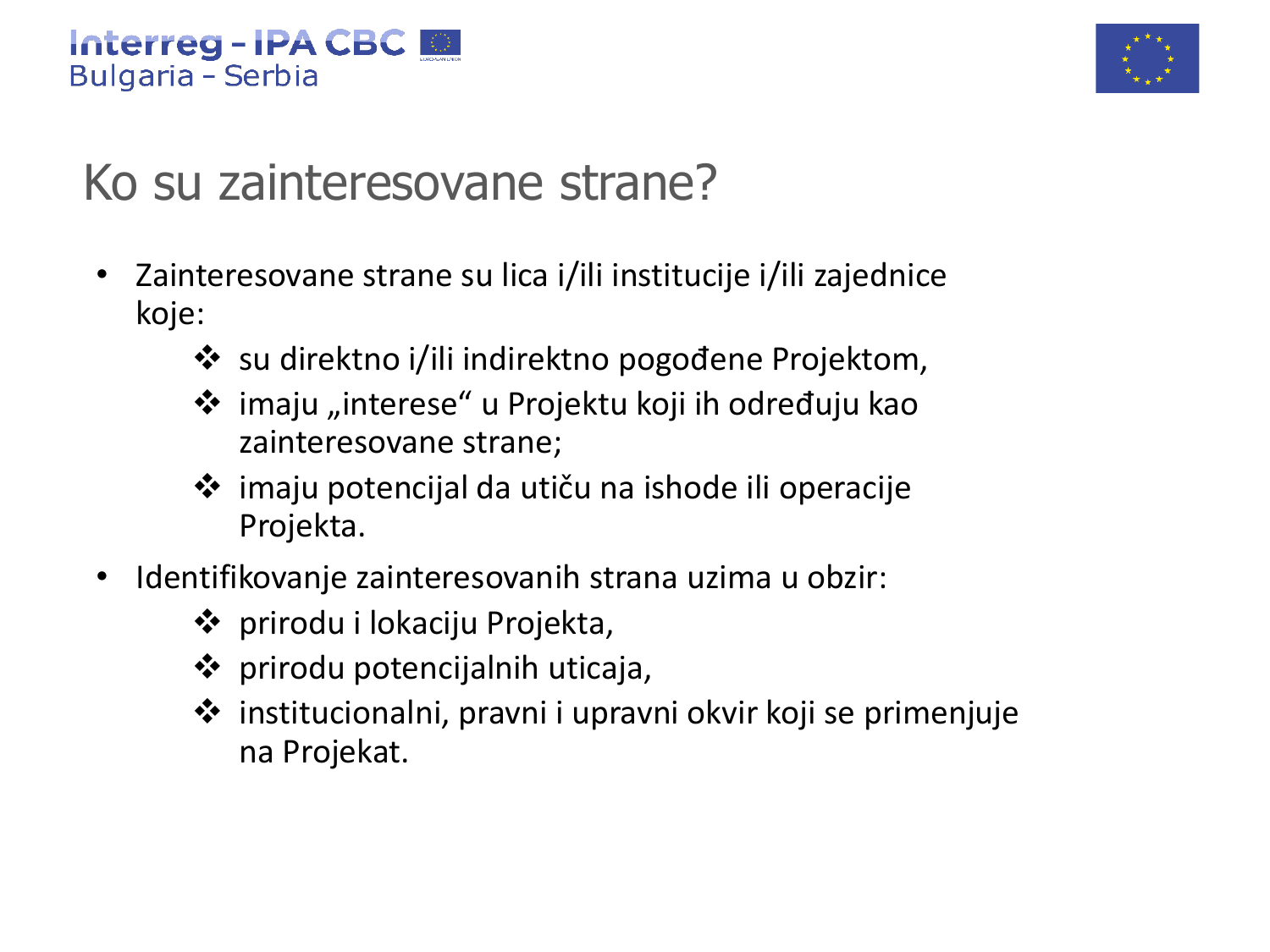



## Zainteresovane strane

| Grupa zainteresovanih<br>strana | Broj /<br>populacija | Opis zainteresovanih strana |
|---------------------------------|----------------------|-----------------------------|
|                                 |                      |                             |
|                                 |                      |                             |
|                                 |                      |                             |
|                                 |                      |                             |
|                                 |                      |                             |
|                                 |                      |                             |
|                                 |                      |                             |
|                                 |                      |                             |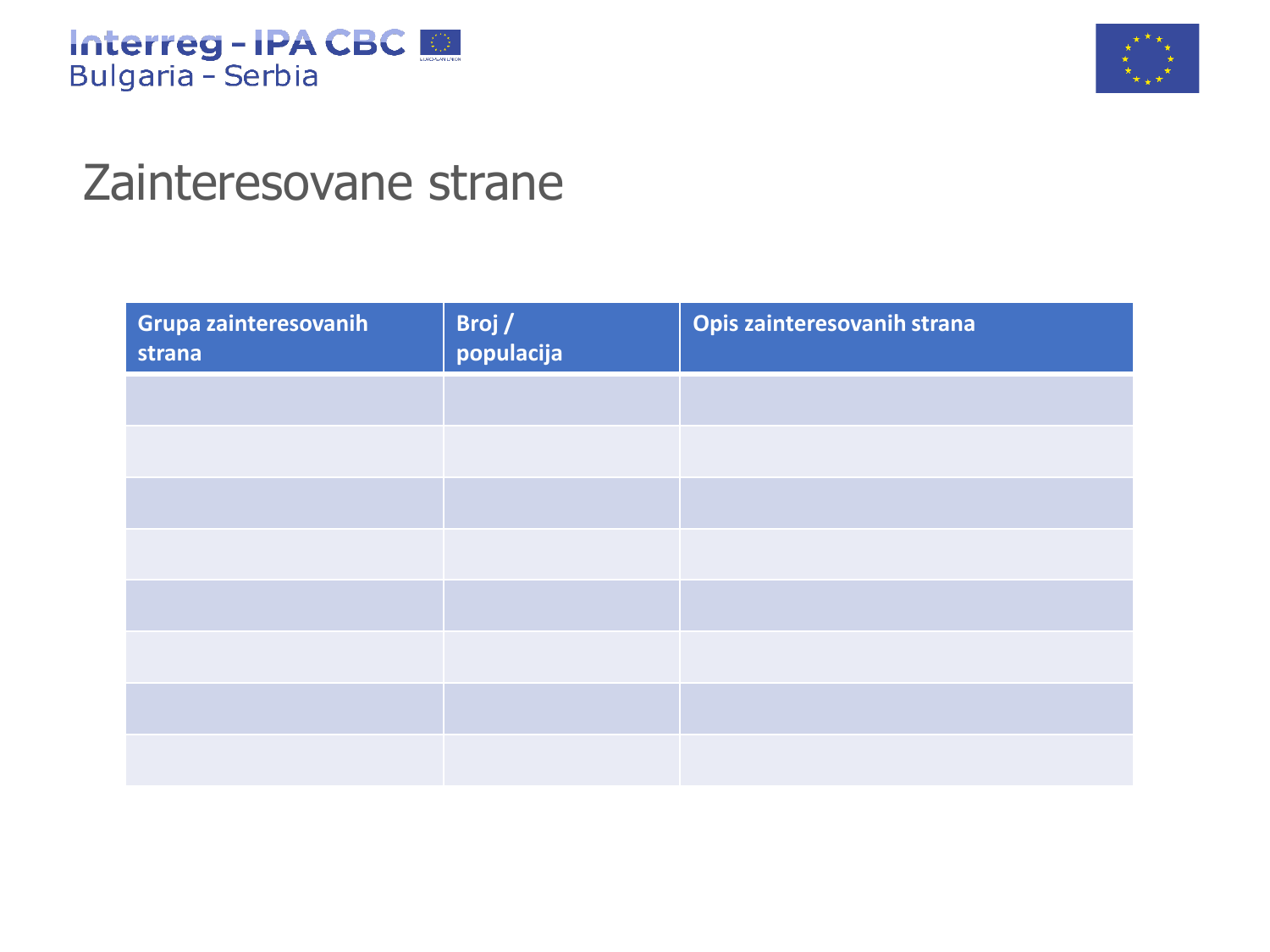



## **Strengths SWOT** ANALYSIS

### **Current strengths**

- •This is an example text.
- •Go ahead an replace it with your own text.
- •This is an example text.
- •This is an example text. Go ahead and replace it with your own text. It is meant to give you a feeling of how the designs looks including text.
- •This is an example text. Go ahead and replace it with your own text
- •This is an example text. Go ahead and replace it with your own text

### **Goals and project plan: strengths**

- •This is an example text.
- •Go ahead an replace it with your own text.
- •This is an example text.
- •This is an example text. Go ahead and replace it with your own text. It is meant to give you a feeling of how the designs looks including text.
- •This is an example text. Go ahead and replace it with your own text
- •This is an example text. Go ahead and replace it with your own text

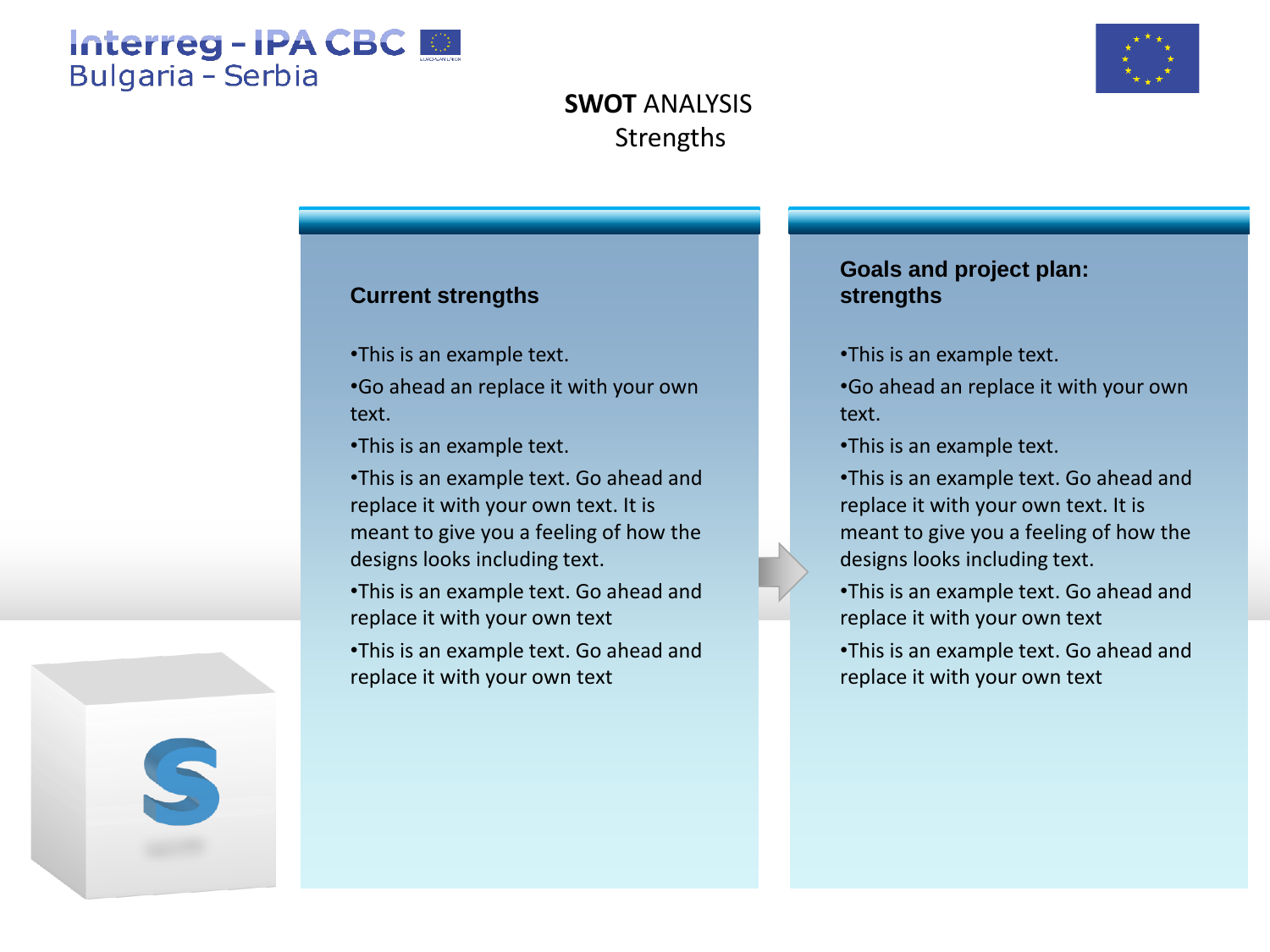## Interreg - IPA CBC **Bulgaria - Serbia**



## Weaknesses **SWOT** ANALYSIS

#### **Current weaknesses**

•This is an example text.

•Go ahead an replace it with your own text.

•This is an example text.

•This is an example text. Go ahead and replace it with your own text. It is meant to give you a feeling of how the designs looks including text.

•This is an example text. Go ahead and replace it with your own text

•This is an example text. Go ahead and replace it with your own text

#### **Goals and project plan: weaknesses**

•This is an example text.

•Go ahead an replace it with your own text.

•This is an example text.

•This is an example text. Go ahead and replace it with your own text. It is meant to give you a feeling of how the designs looks including text.

•This is an example text. Go ahead and replace it with your own text

•This is an example text. Go ahead and replace it with your own text

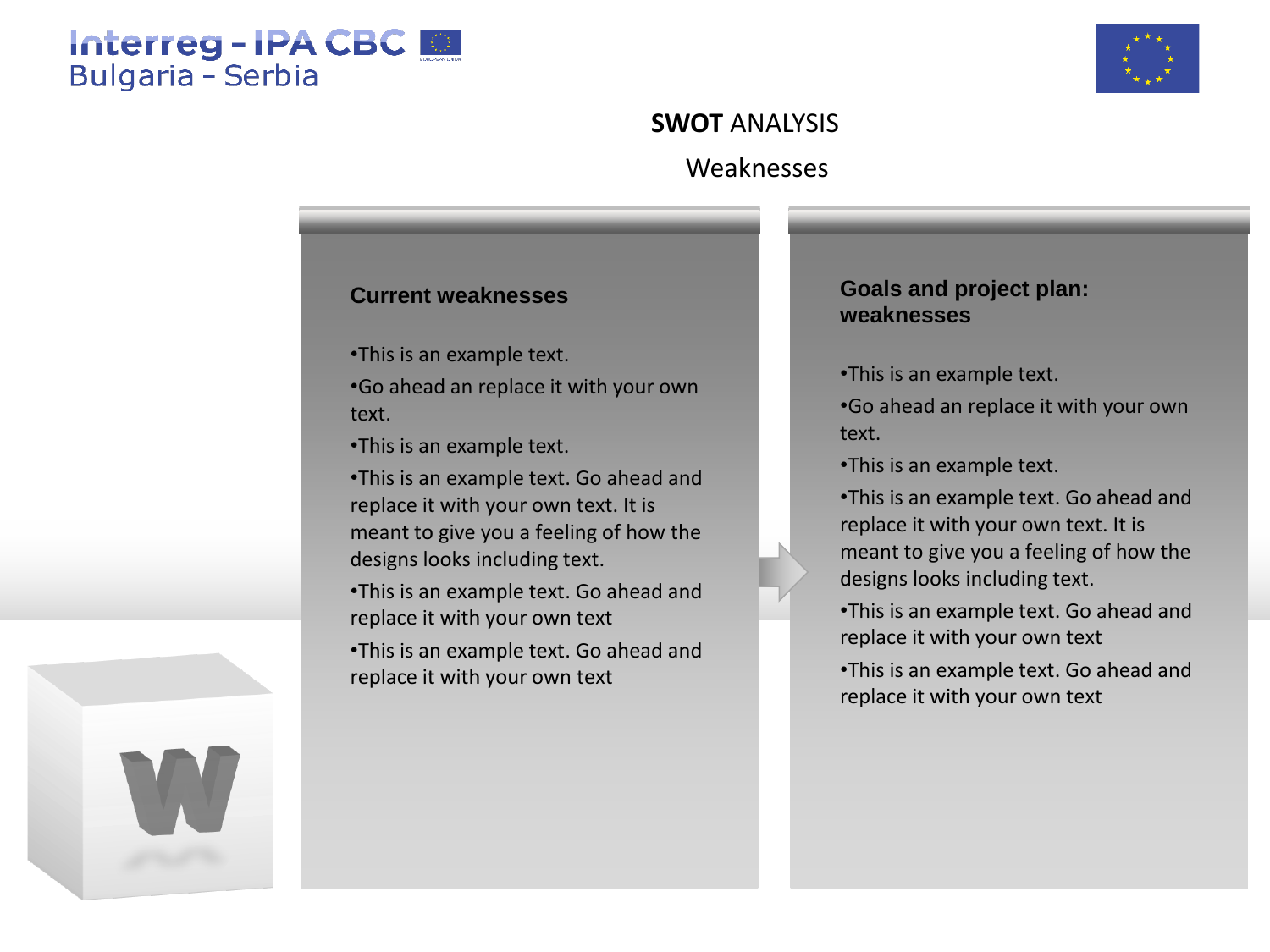



## **Opportunities SWOT** ANALYSIS

### **Current opportunities**

- •This is an example text.
- •Go ahead an replace it with your own text.
- •This is an example text.
- •This is an example text. Go ahead and replace it with your own text. It is meant to give you a feeling of how the designs looks including text.
- •This is an example text. Go ahead and replace it with your own text
- •This is an example text. Go ahead and replace it with your own text

### **Goals and project plan: Opportunities**

- •This is an example text.
- •Go ahead an replace it with your own text.
- •This is an example text.
- •This is an example text. Go ahead and replace it with your own text. It is meant to give you a feeling of how the designs looks including text.
- •This is an example text. Go ahead and replace it with your own text
- •This is an example text. Go ahead and replace it with your own text

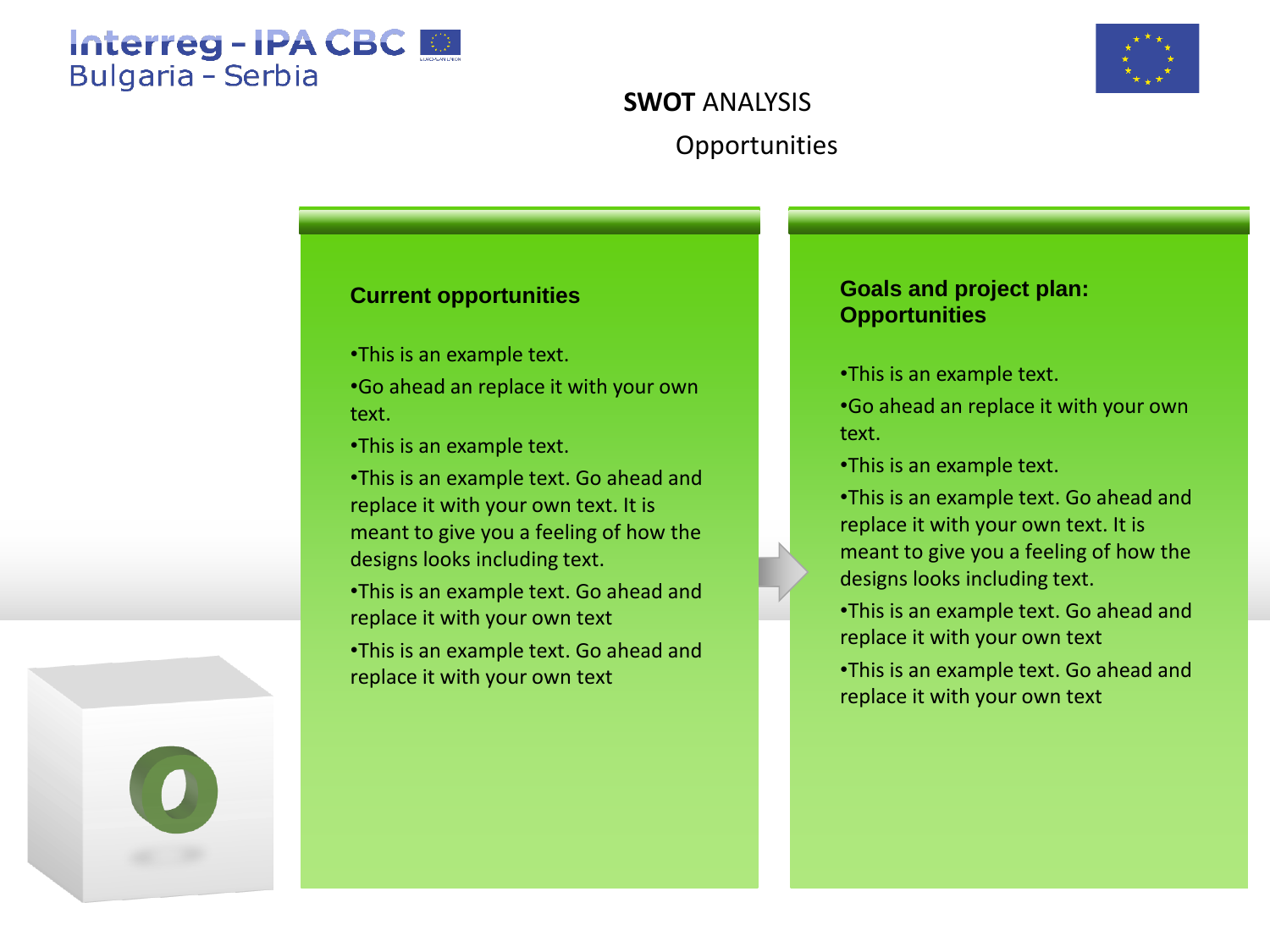## Interreg-IPA CBC **Bulgaria - Serbia**



## **SWOT** ANALYSIS

## Threats

### **Current threats**

•This is an example text.

•Go ahead an replace it with your own text.

•This is an example text.

•This is an example text. Go ahead and replace it with your own text. It is meant to give you a feeling of how the designs looks including text.

•This is an example text. Go ahead and replace it with your own text

•This is an example text. Go ahead and replace it with your own text

#### **Goals and project plan: threats**

•This is an example text.

•Go ahead an replace it with your own text.

•This is an example text.

•This is an example text. Go ahead and replace it with your own text. It is meant to give you a feeling of how the designs looks including text.

•This is an example text. Go ahead and replace it with your own text

•This is an example text. Go ahead and replace it with your own text